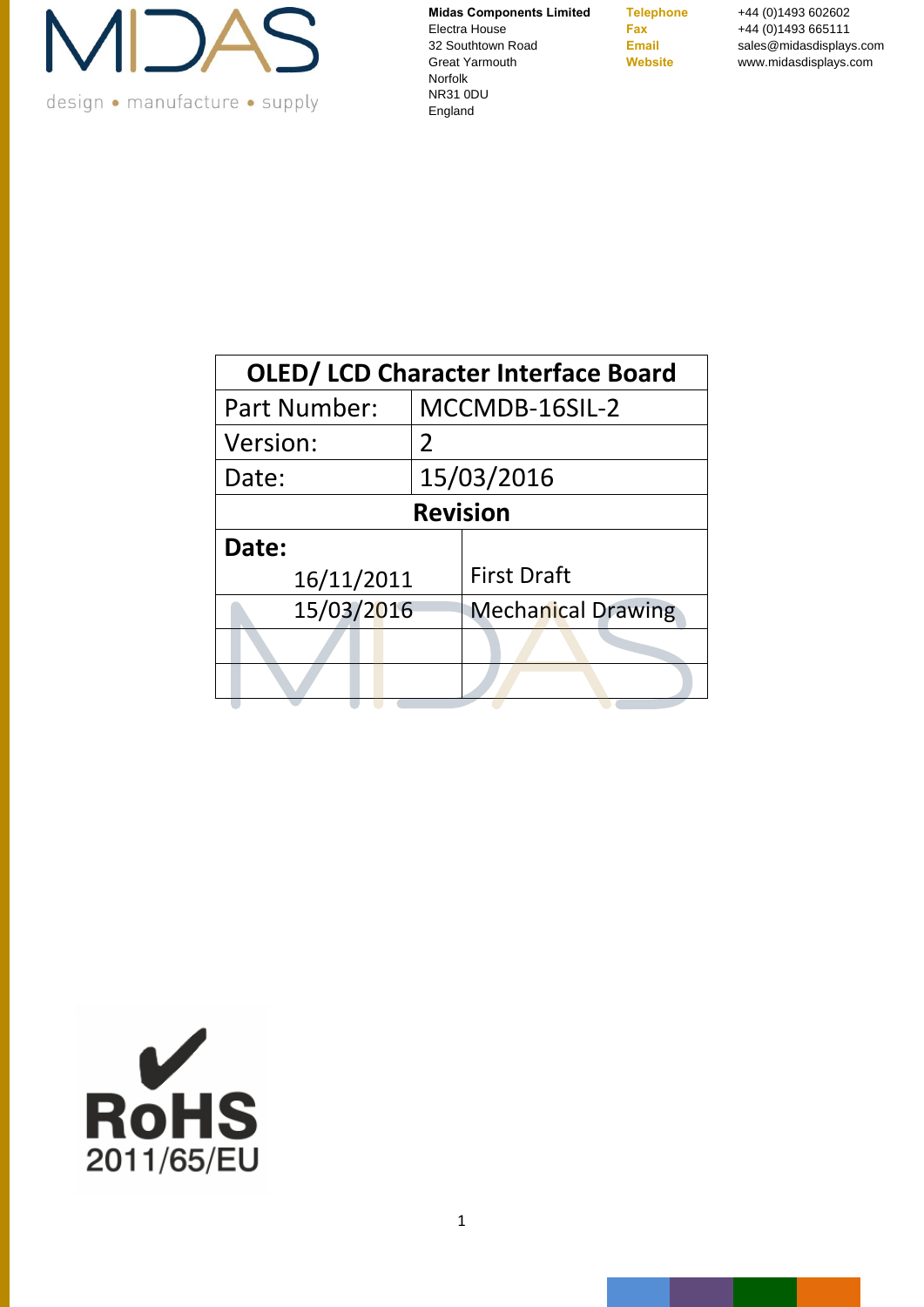

**Telephone** +44 (0)1493 602602 **Fax** +44 (0)1493 665111<br>**Email** sales@midasdisplay **Email** sales@midasdisplays.com<br>
Website www.midasdisplays.com **Website** www.midasdisplays.com

# **MCCMDB-16SIL-2**

LCD / OLED Character display interface board with USB connection



#### **Features:**

- Pin compatible with OLED / LCD 16 pin type 2 single in line (SIL) connectors.
- Powered form USB port or separate 5V supply.
- On board temperature measurement.
- On board digital LCD contrast voltage adjustment.
- On board digital LED backlight switch.
- On board LED backlight current limiting resistors.
- Re-programmable via USB port or directly using Microchip ICSP.
- Two general purpose Input Output (IO) ports.
- Windows application for display evaluation.
- Dimensions: 40.0 mm x 21.0 mm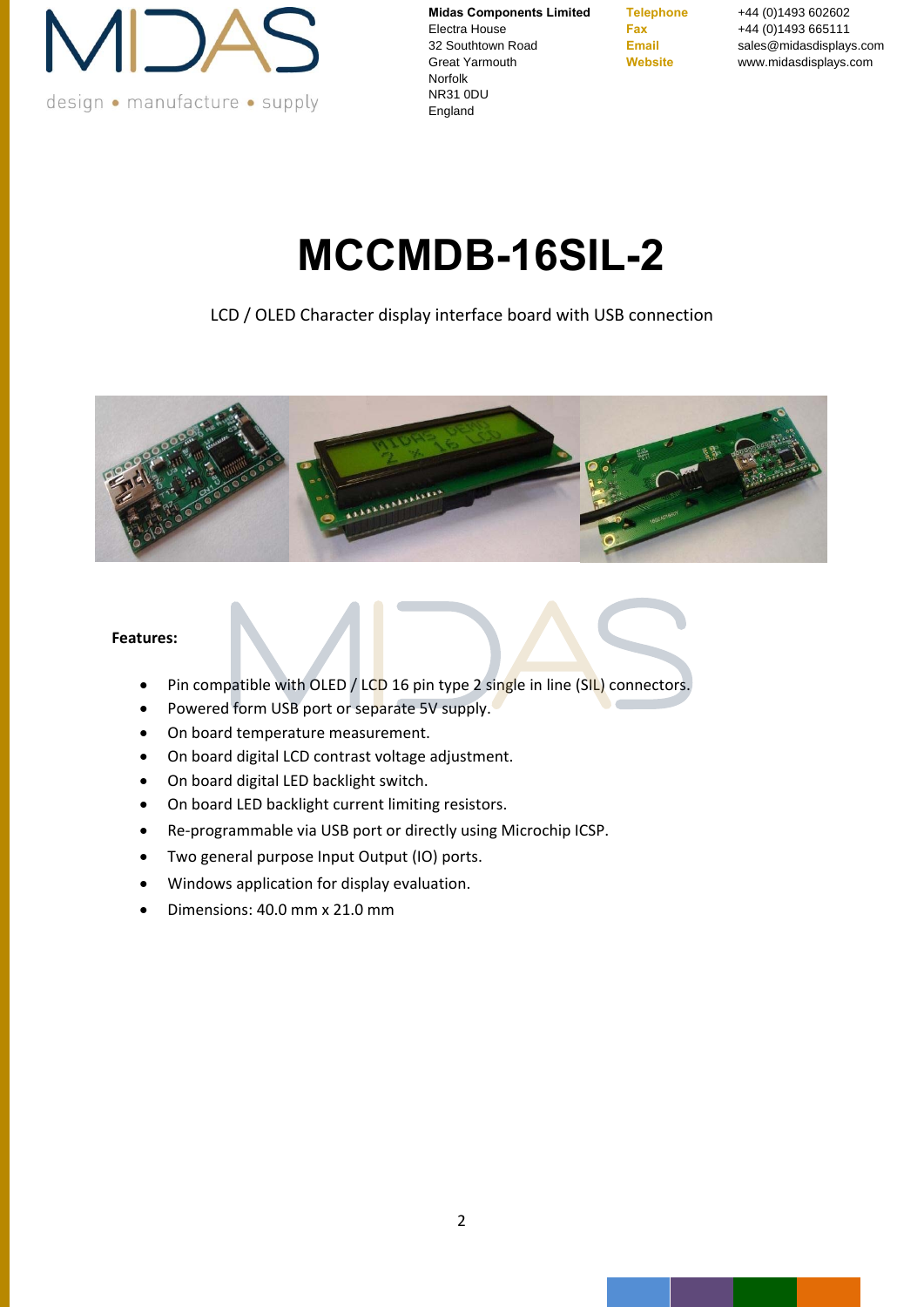

**Telephone** +44 (0)1493 602602 **Fax** +44 (0)1493 665111 **Email** sales@midasdisplays.com<br> **Website** www.midasdisplays.com **Website** www.midasdisplays.com

## **Connections:**

| CN1<br>16PIN 0.1"<br>PITCH SIL. | <b>Symbol</b>  | <b>Description</b>                  |  |  |  |  |  |
|---------------------------------|----------------|-------------------------------------|--|--|--|--|--|
| 16                              | LED-           | Connected to VSS via R6             |  |  |  |  |  |
| 15                              | LED+           | Switched to +5v via T1 (FET) and R5 |  |  |  |  |  |
| $\mathbf{1}$                    | <b>VSS</b>     | Supply 0 volts                      |  |  |  |  |  |
| 2                               | <b>VDD</b>     | Supply +5 volts                     |  |  |  |  |  |
| 3                               | VO             | LCD contrast adjustment voltage     |  |  |  |  |  |
| 4                               | <b>RS</b>      | RS=0 Command. RS=1 Data             |  |  |  |  |  |
| 5                               | $R/\text{\#}W$ | R/#W=0 Write, R/#W=1 Read           |  |  |  |  |  |
| 6                               | E              | Enable                              |  |  |  |  |  |
| 7                               | D <sub>0</sub> | Data 0                              |  |  |  |  |  |
| 8                               | D1             | Data 1                              |  |  |  |  |  |
| 9                               | D <sub>2</sub> | Data 2                              |  |  |  |  |  |
| 10                              | D3             | Data 3                              |  |  |  |  |  |
| 11                              | D4             | Data 4                              |  |  |  |  |  |
| 12                              | D <sub>5</sub> | Data 5                              |  |  |  |  |  |
| 13                              | D <sub>6</sub> | Data 6                              |  |  |  |  |  |
| 14                              | D7             | Data 7                              |  |  |  |  |  |
|                                 |                |                                     |  |  |  |  |  |

| <b>CN2 10PIN</b><br>0.1" PITCH<br>SIL. | <b>Symbol</b> | <b>Description</b>    |  |  |
|----------------------------------------|---------------|-----------------------|--|--|
| 1                                      | VPP           | RA3/#MCLR/VPP         |  |  |
| 2                                      | VDD           | Supply +5 volts       |  |  |
| 3                                      | <b>VSS</b>    | Supply 0 volts        |  |  |
| 4                                      | D+            | RA0/D+/PGD            |  |  |
| 5                                      | D-            | RA1/D-/PGC            |  |  |
| 6                                      | <b>NC</b>     | Not Connected         |  |  |
| 7                                      | 101           | General IO bit 1      |  |  |
| 8                                      | 102           | General IO bit 2      |  |  |
| 9                                      | <b>VSS</b>    | Supply 0 volts        |  |  |
| 10                                     | BOOT          | Set low for boot mode |  |  |



| CN <sub>3</sub><br><b>Micro</b><br>USB. | <b>Symbol</b> | <b>Description</b> |
|-----------------------------------------|---------------|--------------------|
| 1                                       | VDD           | Supply +5 volts    |
| 2                                       | D-            | USB-               |
| 3                                       | D+            | $USB+$             |
| 4                                       | <b>NC</b>     | Not Connected      |
| 5,6,7,8,9                               | VSS           | Supply 0 volts     |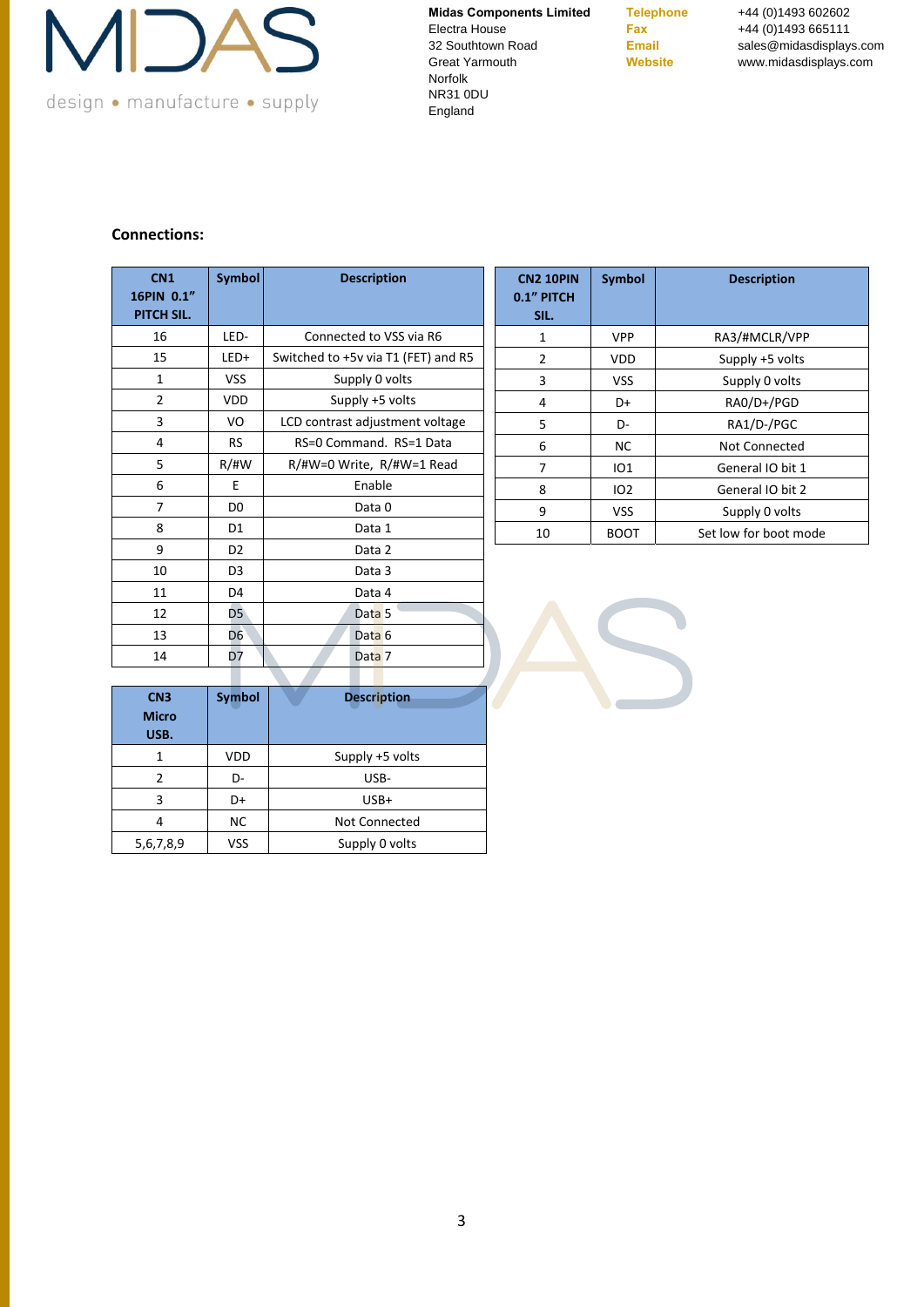

**Telephone** +44 (0)1493 602602 **Fax** +44 (0)1493 665111<br>**Email** sales@midasdisplay **Email** sales@midasdisplays.com<br>
Website www.midasdisplays.com **Website** www.midasdisplays.com

#### **Command Summary:**

Commands are sent to the board via the USB connection which appears to the host as a serial com port i.e. CDC (Communication Device Class) USB to RS232 emulation. All data is interpreted as display data unless preceded with an ESC (1b hex) character.

| <b>Name</b>                | <b>Byte</b><br>1 | <b>Byte</b><br>$\overline{2}$ | <b>Byte</b><br>3         | <b>Byte</b><br>4         | <b>Description</b>                                                                                                 |  |
|----------------------------|------------------|-------------------------------|--------------------------|--------------------------|--------------------------------------------------------------------------------------------------------------------|--|
| 1b Data                    | 1 <sub>b</sub>   | 1 <sub>b</sub>                | $\overline{a}$           | $\overline{\phantom{0}}$ | Send 1b as data.                                                                                                   |  |
| Display<br>Command         | 1 <sub>b</sub>   | 80                            | <b>CMD</b>               | $\overline{\phantom{0}}$ | Send CMD (command) to display.                                                                                     |  |
| <b>Set Contrast</b>        | 1 <sub>b</sub>   | a <sub>0</sub>                | High                     | Low                      | Set Contrast voltage (12 bit).                                                                                     |  |
| Request<br>Temperature     | 1 <sub>b</sub>   | c0                            |                          |                          | 5 bytes of ASCII Temperature returned.<br>i.e. sign, hundreds, tens,., units                                       |  |
| <b>Backlight ON</b>        | 1 <sub>b</sub>   | d <sub>0</sub>                | $\overline{a}$           |                          | Turns Backlight ON                                                                                                 |  |
| <b>Backlight OFF</b>       | 1 <sub>b</sub>   | d1                            | $\overline{\phantom{0}}$ | -                        | <b>Turns Backlight OFF</b>                                                                                         |  |
| Set Port IO<br>direction   | 1 <sub>b</sub>   | e <sub>0</sub>                | <b>DIR</b>               |                          | IO1=bit0, IO2=bit1. Set<br>to 0 for output.<br>Set to 1 for input (default).                                       |  |
| Write Port IO              | 1 <sub>b</sub>   | e1                            | OP                       |                          | IO1=bit0, IO2=bit1. Set<br>to 0 or 1 as required.                                                                  |  |
| Read Port IO               | 1 <sub>b</sub>   | e <sub>2</sub>                |                          |                          | Ascii number returned representing I/P<br>0=both low<br>state. i.e.<br>$1=101$ high<br>$2=102$ high<br>3=both high |  |
| Set EEprom<br>Address      | 1 <sub>b</sub>   | f <sub>0</sub>                | hhA                      |                          | Set EEprom address.<br>Range from 0 to 255 (0x00 to 0xff).                                                         |  |
| Write EEprom<br>data       | 1 <sub>b</sub>   | f1                            | <b>EED</b>               |                          | Writes date EED to EEprom. At<br>address previously set.                                                           |  |
| <b>Read EEprom</b><br>data | 1 <sub>b</sub>   | f2                            |                          |                          | Byte returned from EEprom. From<br>address previously set.                                                         |  |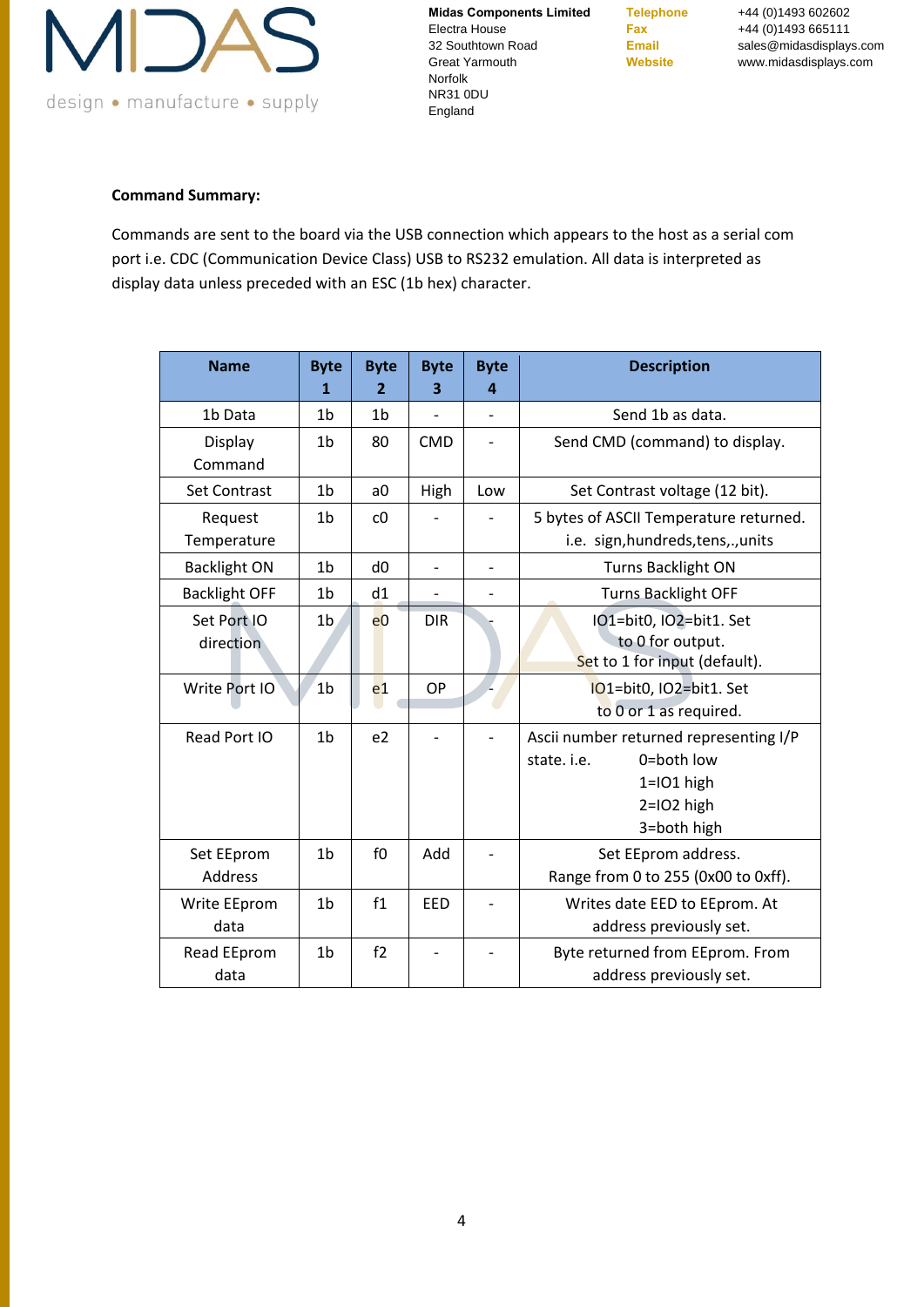

**Telephone** +44 (0)1493 602602 **Fax** +44 (0) 1493 665111<br> **Email** sales@midasdisplay **Email** sales<sup>@</sup>midasdisplays.com<br>
Website www.midasdisplays.com **Website** www.midasdisplays.com

### **Electrical Specifications:**

| <b>Absolute Maximum Ratings</b>        |                   |    |  |  |  |
|----------------------------------------|-------------------|----|--|--|--|
| Operating temperature                  | $-30$ to $+85$    |    |  |  |  |
| Storage temperature                    | $-40$ to $+125$   |    |  |  |  |
| <b>VDD</b>                             | 6.0               |    |  |  |  |
| All inputs and outputs w.r.t VSS       | $-0.3$ to VDD+0.3 |    |  |  |  |
| Max current source and sunk at OP1&OP2 |                   | mA |  |  |  |

| <b>Typical Electrical Characteristics</b> |            |            |            |              |  |  |  |  |
|-------------------------------------------|------------|------------|------------|--------------|--|--|--|--|
| <b>Parameter</b>                          | <b>Min</b> | <b>Typ</b> | <b>Max</b> | <b>Unit</b>  |  |  |  |  |
| Supply Voltage VDD                        | 2.7        |            | 5.5        | v            |  |  |  |  |
| Supply Current IDD (board only)           |            | 16         |            | mA           |  |  |  |  |
| VDD rise time                             | 0.05       |            |            | V/ms         |  |  |  |  |
| LED Backlight voltage                     |            |            | <b>VDD</b> | ν            |  |  |  |  |
| <b>LED Backlight current</b>              |            |            | 300        | mA           |  |  |  |  |
| IO Port input low                         |            |            | 0.8        | v            |  |  |  |  |
| IO Port input high                        | 2.0        |            |            | v            |  |  |  |  |
| Contrast Voltage Range                    | <b>VSS</b> |            | <b>VDD</b> | v            |  |  |  |  |
| <b>Contrast Voltage Resolution</b>        |            |            | 4096       | <b>Steps</b> |  |  |  |  |
| <b>Temperature Measurement Range</b>      | -55        |            | $+125$     | °C           |  |  |  |  |
| Temperature Measurement Resolution        | 9          |            | 12         | Bit          |  |  |  |  |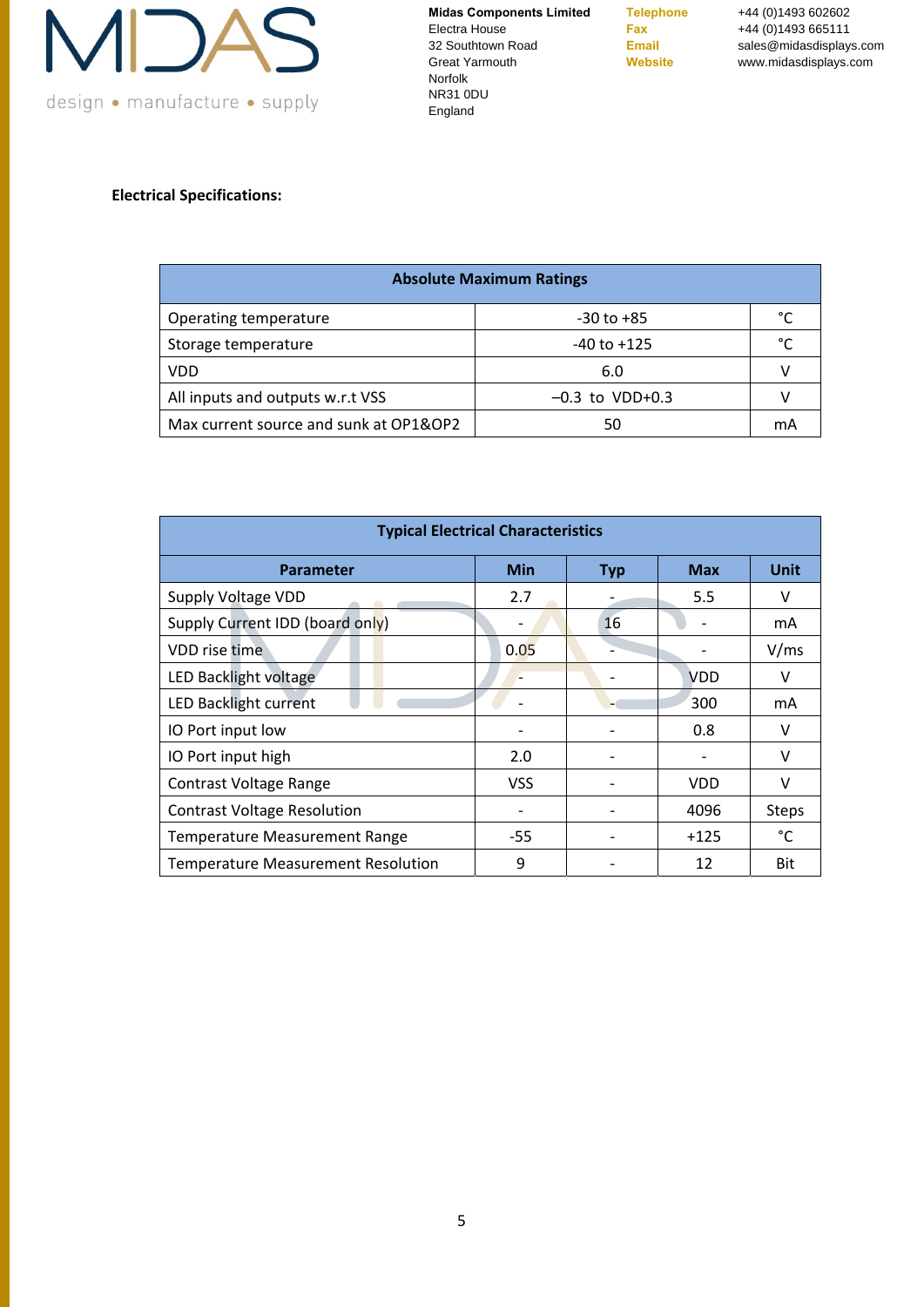

**Telephone** +44 (0)1493 602602 **Fax** +44 (0)1493 665111 **Email** sales@midasdisplays.com<br>
Website www.midasdisplays.com **Website** www.midasdisplays.com

#### **LED Backlight Connection:**

The LED Backlight is driven as shown in the circuit below. BKLT is controlled by the on board microcontroller and provides a means of switching the backlight on and off. The LED backlight current is determined by the values of R5 and R6 and by the LCD module (if there are current limiting resistors fitted). These need to be calculated according to the LCD module being driven.



#### **Configuration Type:**

On power up the board reads EEprom location 0x00 and applies the following configurations:

Bit 0 = Display Logo on power up. 0=off, 1=on.

Bit 1= LCD / OLED mode. 0=OLED, 1=LCD.

#### **USB Vendor and Product ID Codes:**

 $VID = 0x04D8$ 

 $PID = 0xF9C3$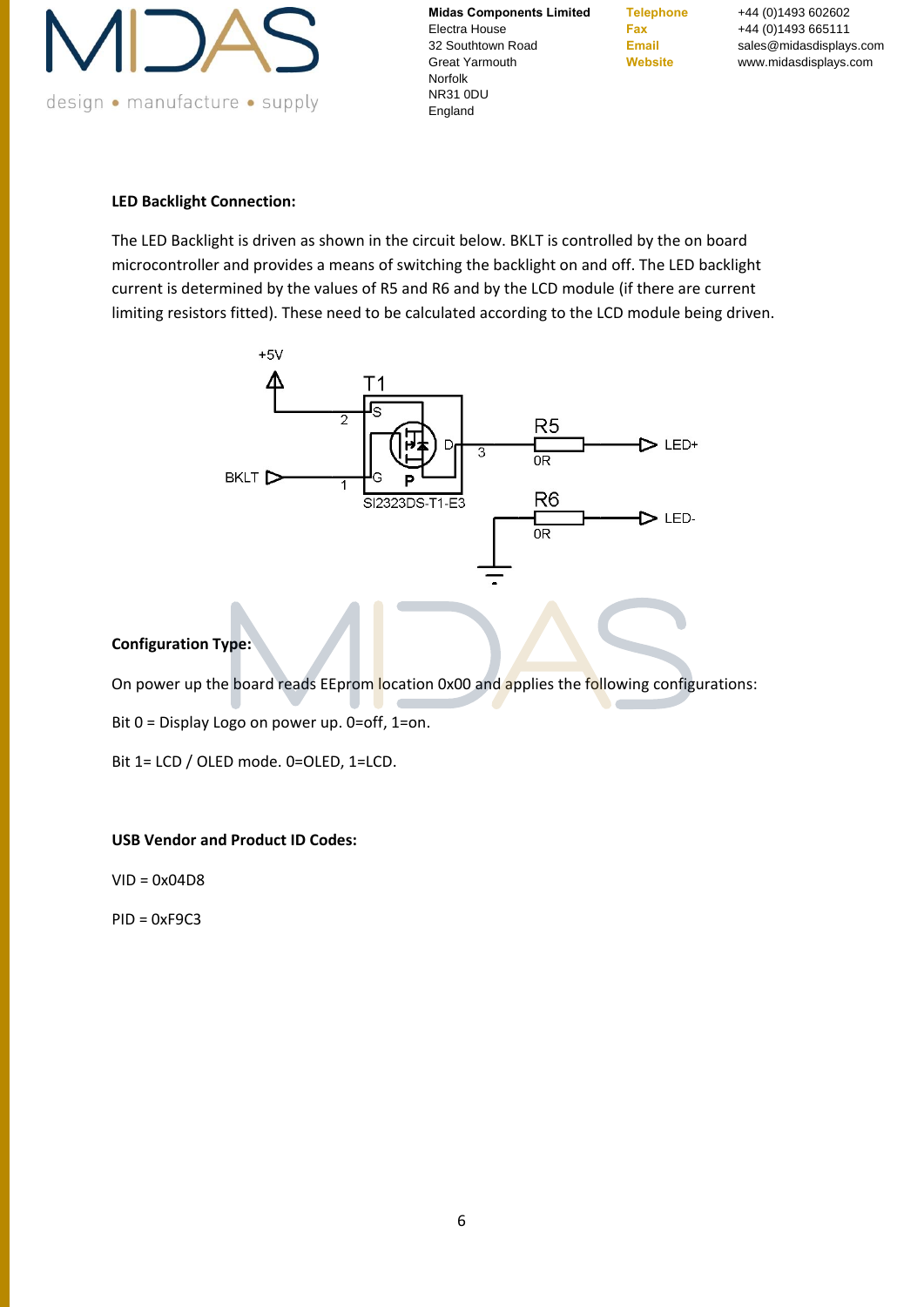

**Telephone** +44 (0)1493 602602 **Fax** +44 (0)1493 665111<br> **Email** sales@midasdisplay **Email** sales@midasdisplays.com<br>
Website www.midasdisplays.com **Website** www.midasdisplays.com

#### **Windows Application Software for Display Evaluation:**

Install file (Character Module install.msi) available on CD provided.



**\*Note all measurements are in mm and all wholes are 0.5mm in radius unless stated otherwise.**